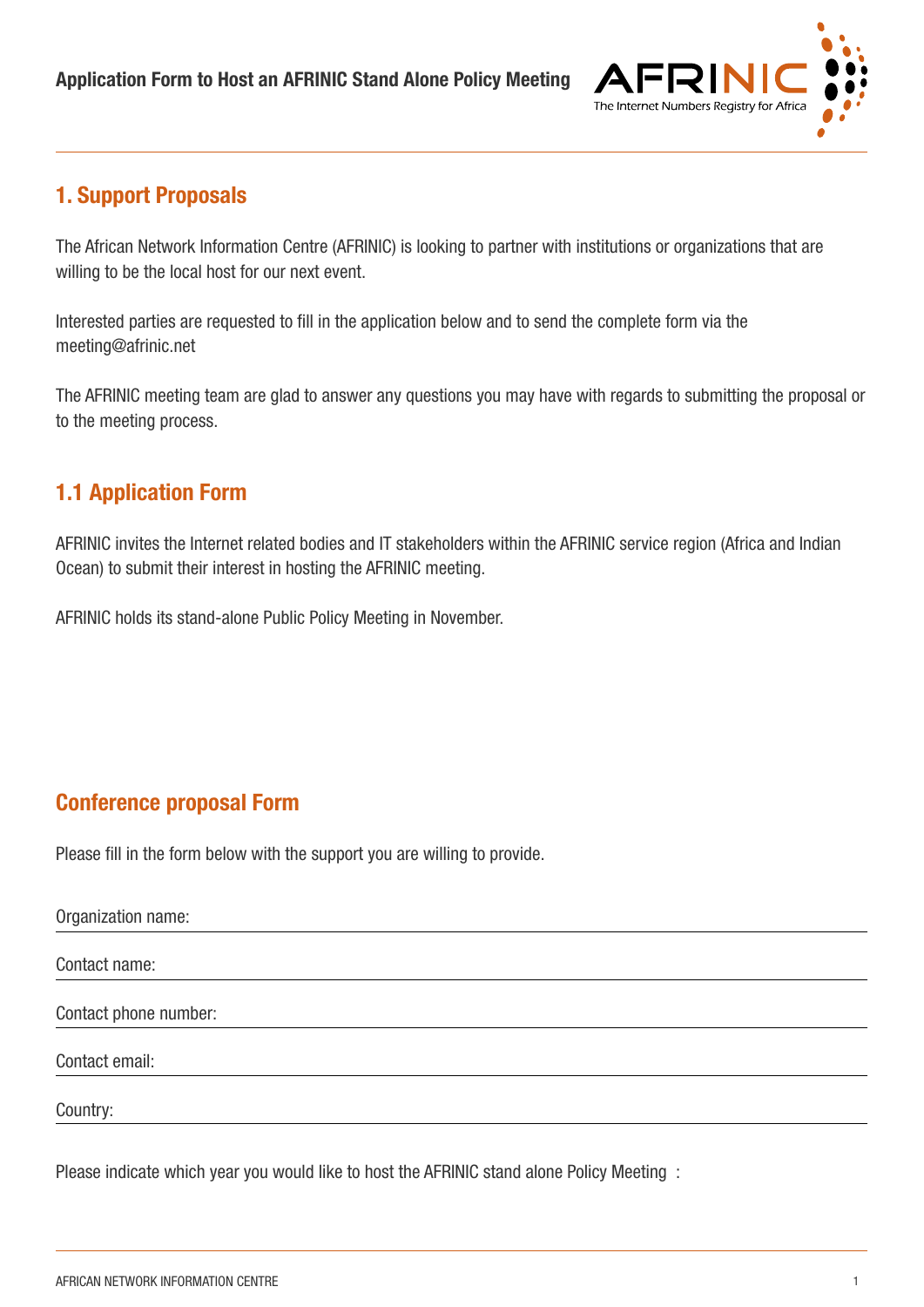### Type of institutions:

| Government                                                                 |
|----------------------------------------------------------------------------|
| <b>Regulatory Body</b>                                                     |
| <b>AFRINIC Member</b>                                                      |
| A past sponsor                                                             |
| A NOG member                                                               |
| <b>Internet Service Providers/ Mobile Operators</b>                        |
| An active member of the Internet community- Please specify                 |
| <b>Educational/Academic Institutions</b>                                   |
| Our organization has worked with AFRINIC/AFNOG or similar organizations by |
|                                                                            |

#### General Overview:

Has your organization/province ever hosted a conference similar to the Africa Internet Summit and/or AFRINIC standalone meeting?

| Yes, please specify |  |
|---------------------|--|
| N <sub>0</sub>      |  |

Have there been any recent attacks against foreign interests (Embassies, hotels, shopping malls) in your city?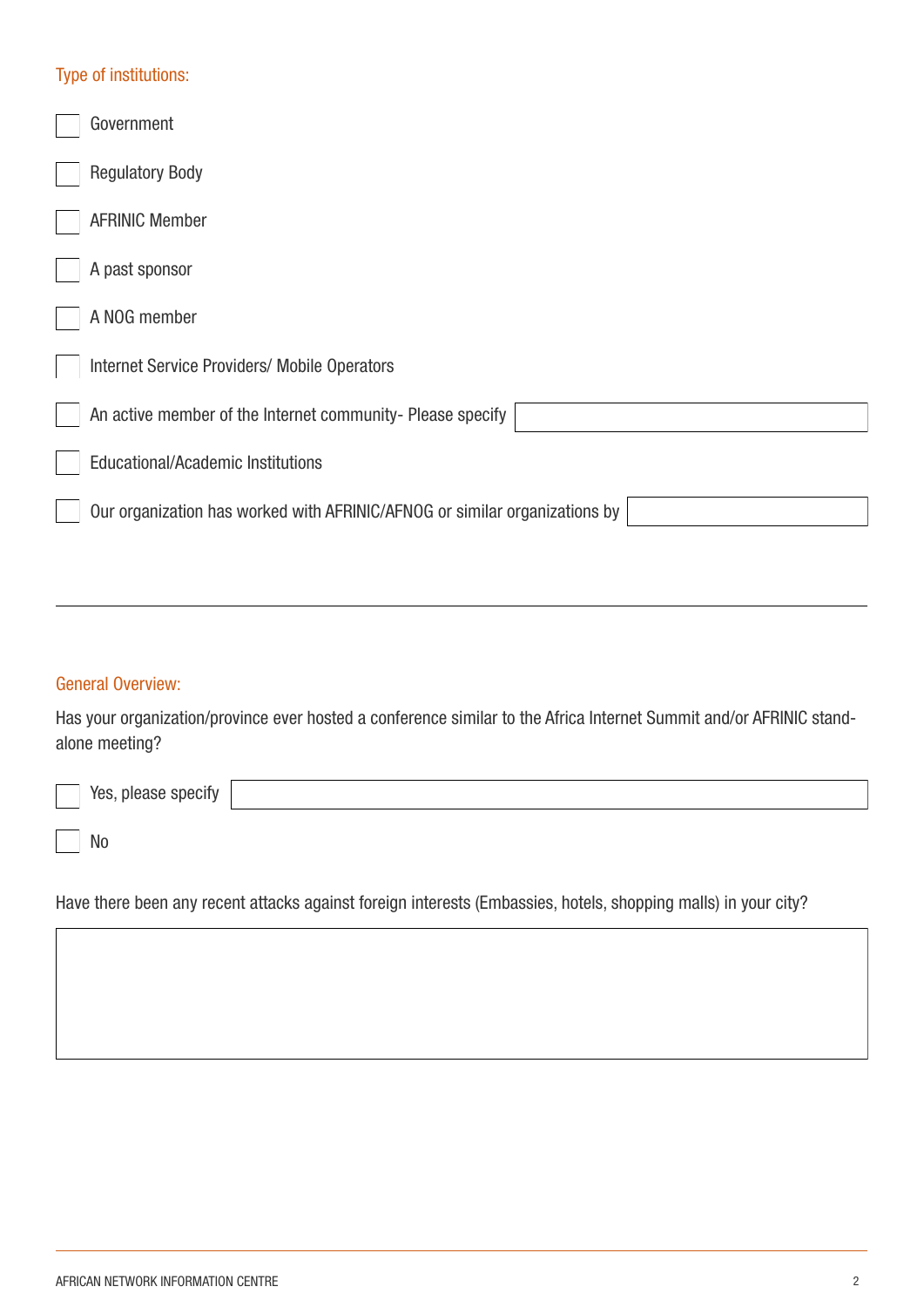### Your involvement & support in organizing the event

The budget for hosting AFRINIC Policy Meetings is approximately USD 150,000. This is raised through commitments by local hosts and sponsorships.

Please confirm by ticking what the organisation is willing to provide:

| The organisation is able to provide financial support to the conference.<br>Please specify the amount          |  |  |  |
|----------------------------------------------------------------------------------------------------------------|--|--|--|
| The organisation is able to help in raising additional funding through sponsorship locally.<br>Estimate amount |  |  |  |
| The organisation is able to sponsor side events like the Welcome cocktail or the Gala dinner.                  |  |  |  |
| <b>Comments</b>                                                                                                |  |  |  |
| The organisation can assist in the events operations below with:                                               |  |  |  |
| Conference venues recommendations<br>$\bullet$                                                                 |  |  |  |
| Overflow hotels for delegates<br>$\bullet$                                                                     |  |  |  |
| <b>Budget hotel for students</b><br>$\bullet$                                                                  |  |  |  |
| Identification of local suppliers (Interpretation, transport, marketing materials)<br>$\bullet$                |  |  |  |
| Negotiation with local suppliers for discounted price<br>$\bullet$                                             |  |  |  |
| Visa formalities assistance (visa fees, visa letters)<br>$\bullet$                                             |  |  |  |
| Event's marketing campaigns<br>$\bullet$                                                                       |  |  |  |
| Assistance in coordinating with the media partners<br>$\bullet$                                                |  |  |  |
| Raising sponsorship for local students to attend the AfNOG workshops                                           |  |  |  |
| Comments                                                                                                       |  |  |  |